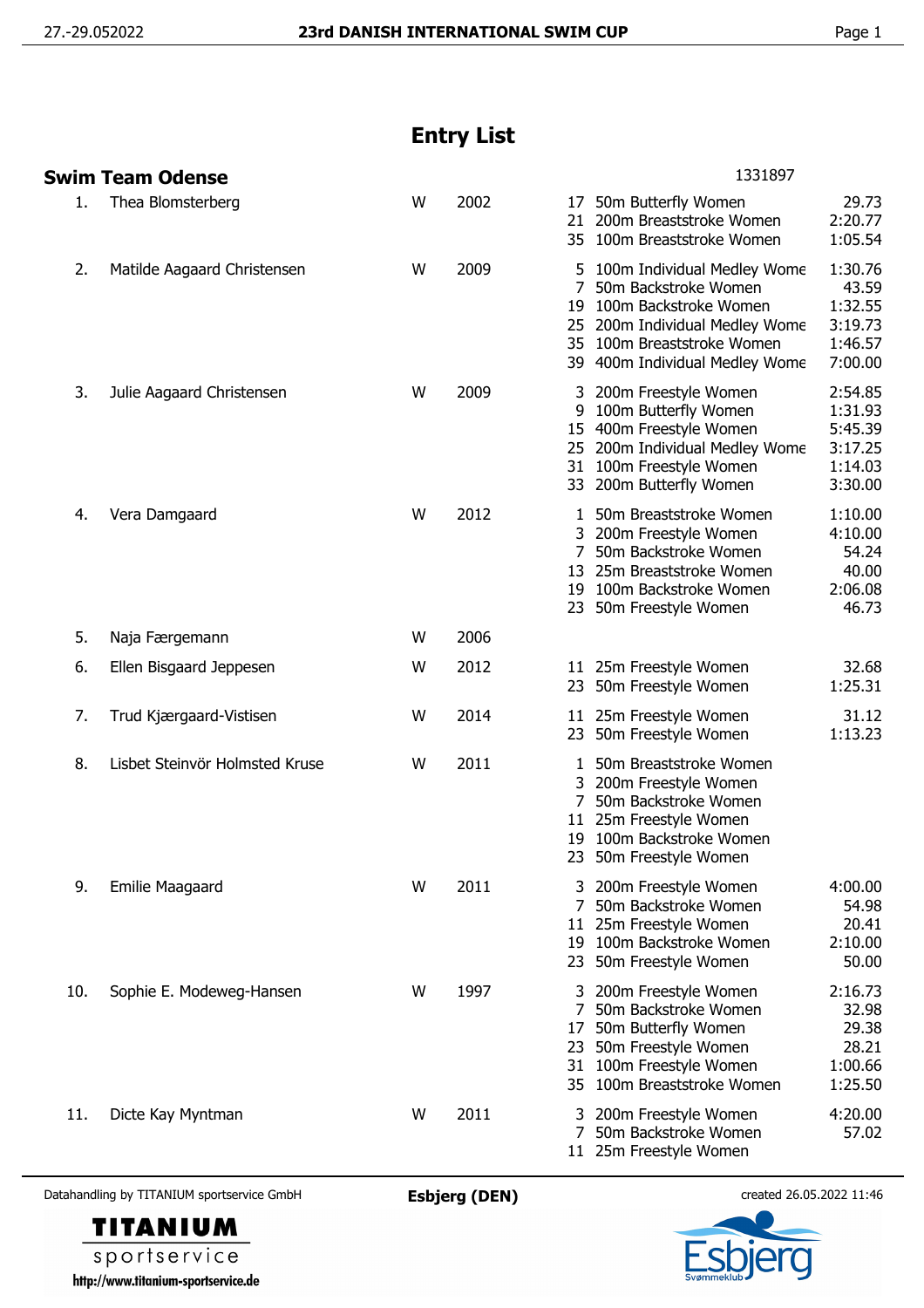## 27.-29.052022 **23rd DANISH INTERNATIONAL SWIM CUP** Page 2

|     | Swim Team Odense           |   |      |                    | 1331897                                                                                                                                                                              |                                                                   |
|-----|----------------------------|---|------|--------------------|--------------------------------------------------------------------------------------------------------------------------------------------------------------------------------------|-------------------------------------------------------------------|
| 11. | Dicte Kay Myntman          | W | 2011 |                    | 19 100m Backstroke Women<br>23 50m Freestyle Women                                                                                                                                   | 2:20.00<br>56.67                                                  |
| 12. | Emma Nygaard               | W | 2005 |                    |                                                                                                                                                                                      |                                                                   |
| 13. | Atalie R. L. Pedersen      | W | 2007 | 1<br>21            | 50m Breaststroke Women<br>5 100m Individual Medley Wome<br>200m Breaststroke Women<br>25 200m Individual Medley Wome<br>35 100m Breaststroke Women<br>39 400m Individual Medley Wome | 40.55<br>1:17.92<br>2:58.06<br>2:50.90<br>1:27.96<br>6:15.00      |
| 14. | Laura Louise Pedersen      | W | 2011 |                    | 50m Breaststroke Women<br>7 50m Backstroke Women<br>11 25m Freestyle Women<br>19 100m Backstroke Women<br>23 50m Freestyle Women                                                     | 1:30.00<br>56.12<br>25.92<br>2:20.00<br>52.37                     |
| 15. | Clara Elise Lykke Pedersen | W | 2014 |                    | 11 25m Freestyle Women<br>23 50m Freestyle Women                                                                                                                                     | 34.81<br>1:24.94                                                  |
| 16. | Zoe Fischer Salomonsen     | W | 2014 |                    | 11 25m Freestyle Women<br>23 50m Freestyle Women                                                                                                                                     | 28.18<br>1:09.24                                                  |
| 17. | Filippa Stjerne Schmidt    | W | 2013 |                    | 11 25m Freestyle Women<br>23 50m Freestyle Women                                                                                                                                     | 34.56<br>1:23.33                                                  |
| 18. | Marie-Louise Stentved      | W | 2000 | 3<br>9<br>17<br>23 | 200m Freestyle Women<br>100m Butterfly Women<br>50m Butterfly Women<br>50m Freestyle Women<br>31 100m Freestyle Women<br>39 400m Individual Medley Wome                              | 2:10.73<br>1:07.00<br>29.21<br>28.20<br>59.77<br>5:20.00          |
| 19. | Mathilde Stilund           | W | 2005 |                    |                                                                                                                                                                                      |                                                                   |
| 20. | Mejse Vinther-Okholm       | W | 2006 | 23<br>31           | 1 50m Breaststroke Women<br>9 100m Butterfly Women<br>11 25m Freestyle Women<br>17 50m Butterfly Women<br>50m Freestyle Women<br>100m Freestyle Women<br>35 100m Breaststroke Women  | 37.46<br>1:06.26<br>12.99<br>29.85<br>28.00<br>1:00.77<br>1:27.21 |
| 21. | Andrea Wagner              | W | 2008 | 15<br>23<br>37     | 200m Freestyle Women<br>5 100m Individual Medley Wome<br>400m Freestyle Women<br>50m Freestyle Women<br>31 100m Freestyle Women<br>200m Backstroke Women                             | 2:21.22<br>1:18.70<br>5:18.71<br>29.17<br>1:05.21<br>2:41.43      |
| 22. | Louis Stæhr Bentsen        | M | 2010 | 8<br>20.<br>26     | 4 200m Freestyle Men<br>50m Backstroke Men<br>100m Backstroke Men<br>200m Individual Medley Men<br>32 100m Freestyle Men<br>38 200m Backstroke Men                                   | 2:32.30<br>35.35<br>1:14.05<br>2:49.80<br>1:06.92<br>3:15.16      |
| 23. | Vitus Stæhr Bentsen        | М | 2012 | 2<br>6.            | 50m Breaststroke Men<br>100m Individual Medley Men<br>8 50m Backstroke Men                                                                                                           | 49.56<br>1:28.92<br>40.50                                         |

Datahandling by TITANIUM sportservice GmbH **Esbjerg (DEN)** created 26.05.2022 11:46



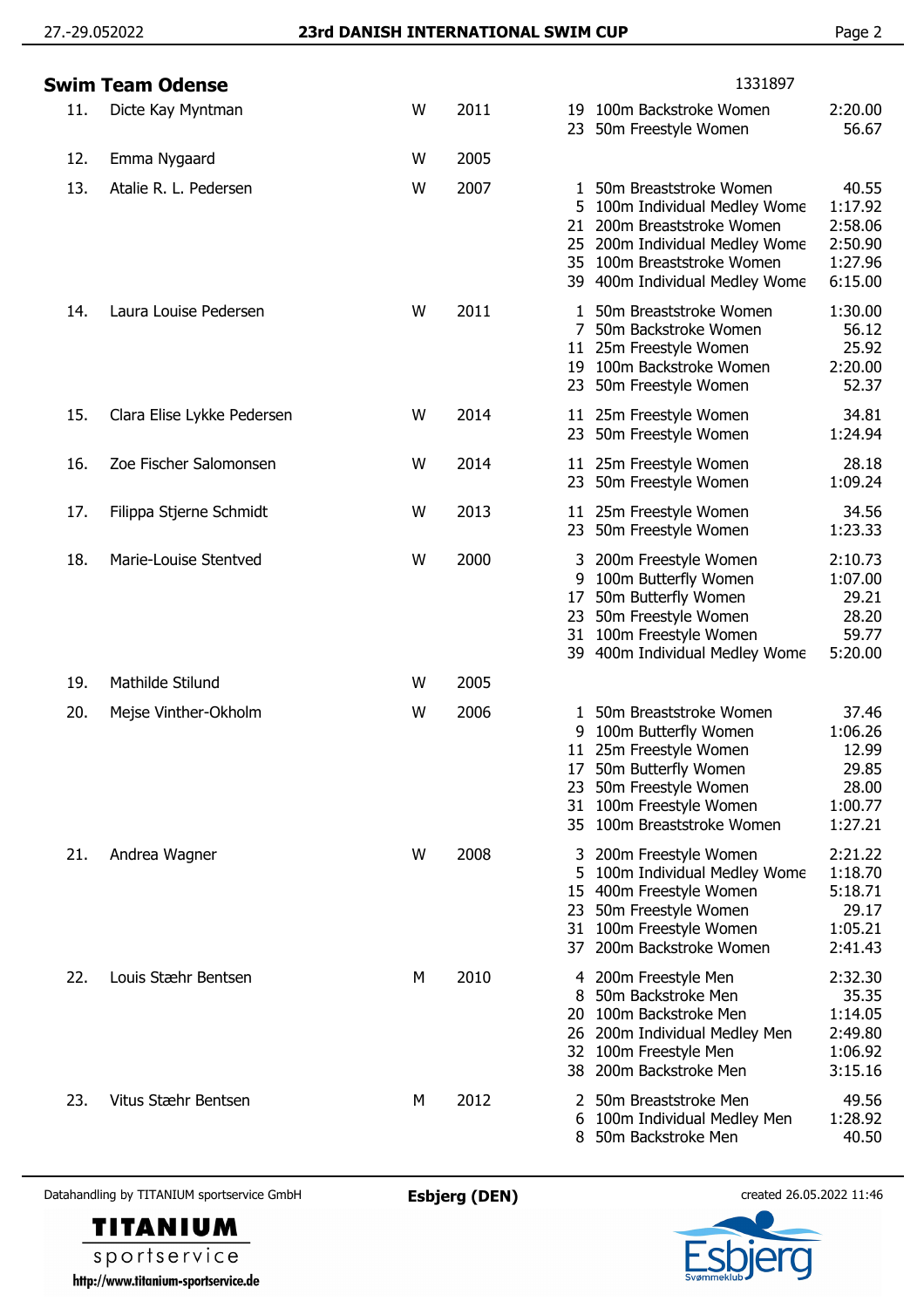|     | <b>Swim Team Odense</b>   |   |      | 1331897                                                                                                                                                                                                                                                      |
|-----|---------------------------|---|------|--------------------------------------------------------------------------------------------------------------------------------------------------------------------------------------------------------------------------------------------------------------|
| 23. | Vitus Stæhr Bentsen       | М | 2012 | 38.68<br>18 50m Butterfly Men<br>100m Backstroke Men<br>1:31.41<br>20<br>34.39<br>50m Freestyle Men<br>24<br>25m Backstroke Men<br>28.<br>18.24<br>30<br>25m Butterfly Men<br>1:18.54<br>32 100m Freestyle Men                                               |
| 24. | Gustav Bøttiger           | М | 2008 | 1:05.04<br>100m Individual Medley Men<br>6<br>100m Butterfly Men<br>1:02.14<br>10<br>1:08.33<br>100m Backstroke Men<br>20<br>2:28.30<br>200m Individual Medley Men<br>26<br>100m Freestyle Men<br>57.18<br>32<br>5:30.00<br>40<br>400m Individual Medley Men |
| 25. | Louie Dreyer Bøttiger     | М | 2014 | 50m Breaststroke Men<br>1:30.00<br>2<br>50m Backstroke Men<br>1:20.00<br>8<br>24.54<br>12 25m Freestyle Men<br>100m Backstroke Men<br>2:40.00<br>20.<br>59.39<br>24 50m Freestyle Men                                                                        |
| 26. | Aksel Dreyer Bøttiger     | М | 2011 | 2 50m Breaststroke Men<br>53.46<br>1:36.97<br>100m Individual Medley Men<br>6<br>44.91<br>50m Backstroke Men<br>8<br>25m Freestyle Men<br>12                                                                                                                 |
|     |                           |   |      | 100m Backstroke Men<br>1:45.88<br>20.<br>24 50m Freestyle Men<br>33.89<br>25m Backstroke Men<br>28<br>30 25m Butterfly Men<br>18.13<br>1:18.32<br>100m Freestyle Men<br>32                                                                                   |
| 27. | Milad Fahim               | М | 2011 | 4:10.00<br>200m Freestyle Men<br>4<br>50m Backstroke Men<br>1:05.00<br>8<br>12 25m Freestyle Men<br>20.81<br>2:03.62<br>100m Backstroke Men<br>20<br>47.82<br>24 50m Freestyle Men                                                                           |
| 28. | Phillip Gram              | м | 2006 | 2 50m Breaststroke Men<br>44.58<br>6 100m Individual Medley Men<br>1:29.31<br>20.00<br>25m Breaststroke Men<br>14<br>32.52<br>24 50m Freestyle Men<br>1:12.94<br>32 100m Freestyle Men<br>1:33.55<br>36 100m Breaststroke Men                                |
| 29. | Oliver Hallenborg         | М | 2002 | 28.40<br>2 50m Breaststroke Men<br>13.64<br>14 25m Breaststroke Men<br>22 200m Breaststroke Men<br>2:14.06<br>1:01.23<br>36 100m Breaststroke Men                                                                                                            |
| 30. | Simon Juul Henriksen      | М | 2001 |                                                                                                                                                                                                                                                              |
| 31. | Anders Mosbæk Johannessen | M | 2005 | 1:58.97<br>4 200m Freestyle Men<br>50m Backstroke Men<br>31.51<br>8<br>16 400m Freestyle Men<br>4:11.40<br>25.44<br>24 50m Freestyle Men<br>34 200m Butterfly Men<br>2:52.33<br>5:53.45<br>40 400m Individual Medley Men                                     |
| 32. | Mathias Jørgensen         | М | 2008 | 39.20<br>50m Breaststroke Men<br>2<br>1:21.94<br>6 100m Individual Medley Men<br>22 200m Breaststroke Men<br>3:13.59                                                                                                                                         |

Datahandling by TITANIUM sportservice GmbH **Esbjerg (DEN)** created 26.05.2022 11:46

**TITANIUM** sportservice

http://www.titanium-sportservice.de

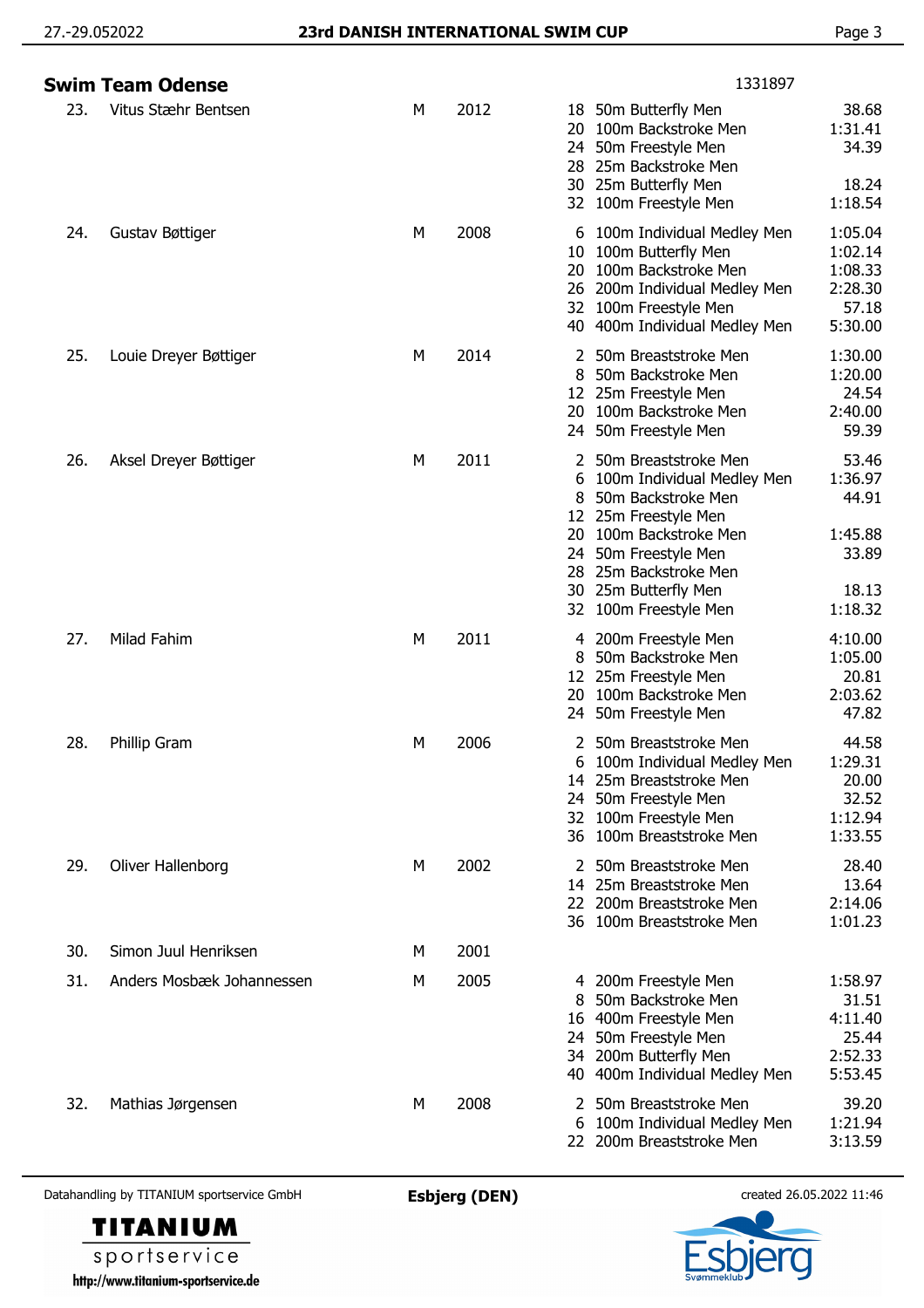## 27.-29.052022 **23rd DANISH INTERNATIONAL SWIM CUP** Page 4

|     | Swim Team Odense          |   |      |                                                  | 1331897                                                                                                                                                                                                          |                                                                   |
|-----|---------------------------|---|------|--------------------------------------------------|------------------------------------------------------------------------------------------------------------------------------------------------------------------------------------------------------------------|-------------------------------------------------------------------|
| 32. | Mathias Jørgensen         | М | 2008 | 36                                               | 26 200m Individual Medley Men<br>100m Breaststroke Men<br>40 400m Individual Medley Men                                                                                                                          | 3:04.56<br>1:30.07<br>6:30.00                                     |
| 33. | Johan Siksne Kaalund      | M | 2002 |                                                  |                                                                                                                                                                                                                  |                                                                   |
| 34. | Martin Kjeldsen           | м | 2007 | 6<br>22.                                         | 4 200m Freestyle Men<br>100m Individual Medley Men<br>200m Breaststroke Men<br>26 200m Individual Medley Men<br>36 100m Breaststroke Men<br>40 400m Individual Medley Men                                        | 2:20.22<br>1:12.98<br>2:57.56<br>2:36.95<br>1:23.91<br>5:33.26    |
| 35. | Adam Abou Lebde           | М | 2012 | 2<br>8<br>20                                     | 50m Breaststroke Men<br>50m Backstroke Men<br>12 25m Freestyle Men<br>14 25m Breaststroke Men<br>100m Backstroke Men<br>24 50m Freestyle Men                                                                     | 1:20.00<br>1:07.51<br>56.37<br>40.00<br>2:20.00<br>1:00.27        |
| 36. | Ludvig L. Møller          | М | 2006 |                                                  | 2 50m Breaststroke Men<br>10 100m Butterfly Men<br>18 50m Butterfly Men<br>22 200m Breaststroke Men<br>32 100m Freestyle Men<br>36 100m Breaststroke Men                                                         | 32.44<br>1:05.29<br>27.95<br>2:40.32<br>59.37<br>1:12.07          |
| 37. | Jonathan R. S. Pedersen   | М | 2011 | 2<br>6<br>8<br>14<br>20<br>24.<br>28<br>30<br>36 | 50m Breaststroke Men<br>100m Individual Medley Men<br>50m Backstroke Men<br>25m Breaststroke Men<br>100m Backstroke Men<br>50m Freestyle Men<br>25m Backstroke Men<br>25m Butterfly Men<br>100m Breaststroke Men | 50.22<br>1:32.19<br>40.18<br>1:32.60<br>34.97<br>18.72<br>1:50.79 |
| 38. | Mikkel Podiss Petersen    | М | 2002 |                                                  |                                                                                                                                                                                                                  |                                                                   |
| 39. | Noah Quistgaard           | м | 2008 | 8<br>18                                          | 2 50m Breaststroke Men<br>50m Backstroke Men<br>50m Butterfly Men<br>24 50m Freestyle Men<br>28 25m Backstroke Men<br>32 100m Freestyle Men                                                                      | 55.00<br>43.00<br>50.00<br>35.57<br>20.00<br>1:21.55              |
| 40. | Andreas Rasmussen         | М | 2000 | 10<br>16<br>22<br>34<br>38                       | 200m Freestyle Men<br>100m Butterfly Men<br>400m Freestyle Men<br>200m Breaststroke Men<br>200m Butterfly Men<br>200m Backstroke Men                                                                             | 2:00.19<br>1:01.00<br>4:06.59<br>2:41.83<br>2:05.15<br>2:21.06    |
| 41. | Besian Selaci             | М | 2007 | 6<br>22<br>26                                    | 50m Breaststroke Men<br>100m Individual Medley Men<br>200m Breaststroke Men<br>200m Individual Medley Men<br>36 100m Breaststroke Men<br>40 400m Individual Medley Men                                           | 40.55<br>1:18.50<br>3:10.00<br>2:54.96<br>1:28.84<br>6:15.00      |
| 42. | Marius Dyrgaard Tholstrup | M | 2005 |                                                  | 2 50m Breaststroke Men                                                                                                                                                                                           | 32.11                                                             |
|     |                           |   |      |                                                  |                                                                                                                                                                                                                  |                                                                   |

Datahandling by TITANIUM sportservice GmbH **Esbjerg (DEN)** created 26.05.2022 11:46

**TITANIUM** sportservice http://www.titanium-sportservice.de